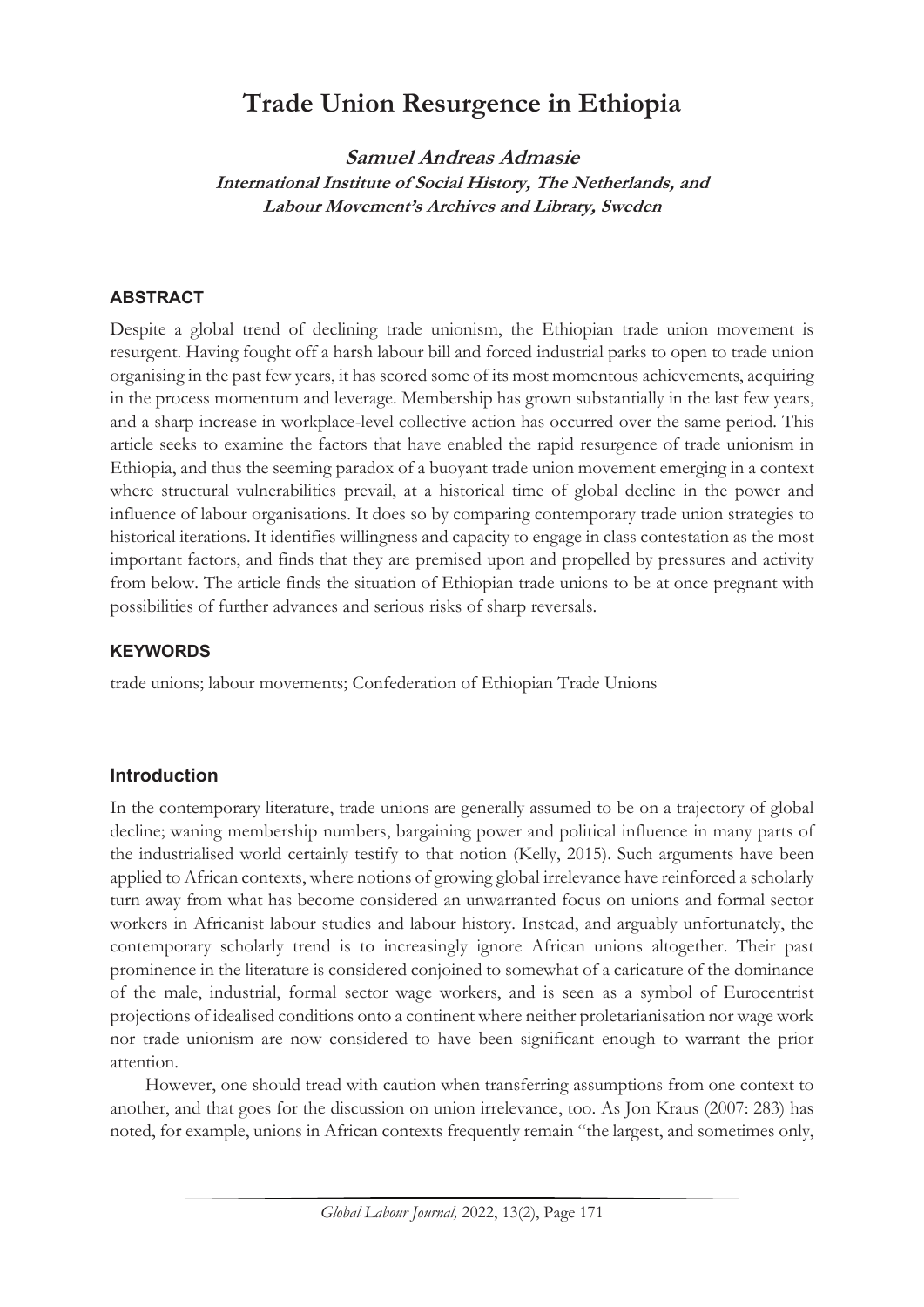significant organisational force that represents the interests of the popular classes". Moreover, trade union movements in several African contexts are on a course which is profoundly different from that of unions in many industrial economies. In the former, wage labour is rapidly expanding, and thus also the pool of potential trade union recruits. One can argue that the discussion on trade union decline, when uncritically brought to bear on conditions pertaining to different African contexts, exhibits a tinge of Eurocentrism in itself. If it is correct that an outsize emphasis on the unionised wage labourer in the past emanated from a conception of an idealised state of strong trade unions and mass proletarianisation in industrialised "Northern" economies, then it is merely reflected in reverse in the contemporary neglect of trade unions and wage work in Africa, which is a result of the decline of unions and wage work in the economies of the Global North.

As McQuinn (2018: 111) argues, "research on the African labour movement which focuses solely on its deficiencies provide only a partial view". In Ethiopia, the membership of the trade union movement has grown rapidly in the last decade, as has its impact, clout and prestige. Of course, the question of relevance cannot be resolved with reference to membership numbers alone. What trade unions do, to what end and how must be examined for this to be established; and their impact on class relations is an important outcome associated with this.

### **Trade Union Goals and Practice**

Before one can begin to approach the issue of relevance, one must ask what the functions and goals of specific trade union movements are, and what practices are deployed to serve those functions. These are questions that we can broadly subsume under the theme of union strategies.

Taxonomies of unions based on what they aim to achieve and how they aim to achieve it are plentiful. Whereas the type of practices that limit unionism to seeking incremental economic goals through the collective bargaining process has been termed business unionism, the type which entails more explicit political aims has often been called political unionism, followed by revolutionary unionism when those political and economic goals require no less than the complete transformation of class relations and are underlined by incessant militant practice. At the other end of the continuum lies yellow unionism, which is a type of charade unionism that directly represents the interests of employers and/or the state. It entails unions directly or indirectly controlled by external interests, which implicitly or explicitly precludes class confrontational measures (Van der Linden, 2008). In between, Hyman (2001) has proposed the term political economism for the type of unionism which is incremental but entails both economic and political goals; Upchurch and Mathers (2011) ascribe the term radical political unionism for unionism which combines those goals with militant action. Moreover, in recent decades the term social movement unionism has become popular among activists and scholars who argue that the future of unions must be embedded in broader social coalitions, seeking to fulfil wider social goals than what is in the corporate interests of the membership (Seidman, 2011).

A novel attempt to look at unionism – from the angle of what workers and unions can hope to achieve and the conditions under which they can achieve it, rather than what their ultimate aims are and how it relates to their practice – is the power resources approach (PRA). The PRA distinguishes between structural, associational, institutional and societal/symbolic sources and resources of power that workers can use collectively (Schmalz, Ludwig and Webster, 2018).

"The PRA", McQuinn (2018: 112) writes, "stresses the significance of agency by focusing on the strategic choices trade unions make in particular contexts". Furthermore, the PRA is useful in that it allows for broad comparisons between cases. However, the approach is not without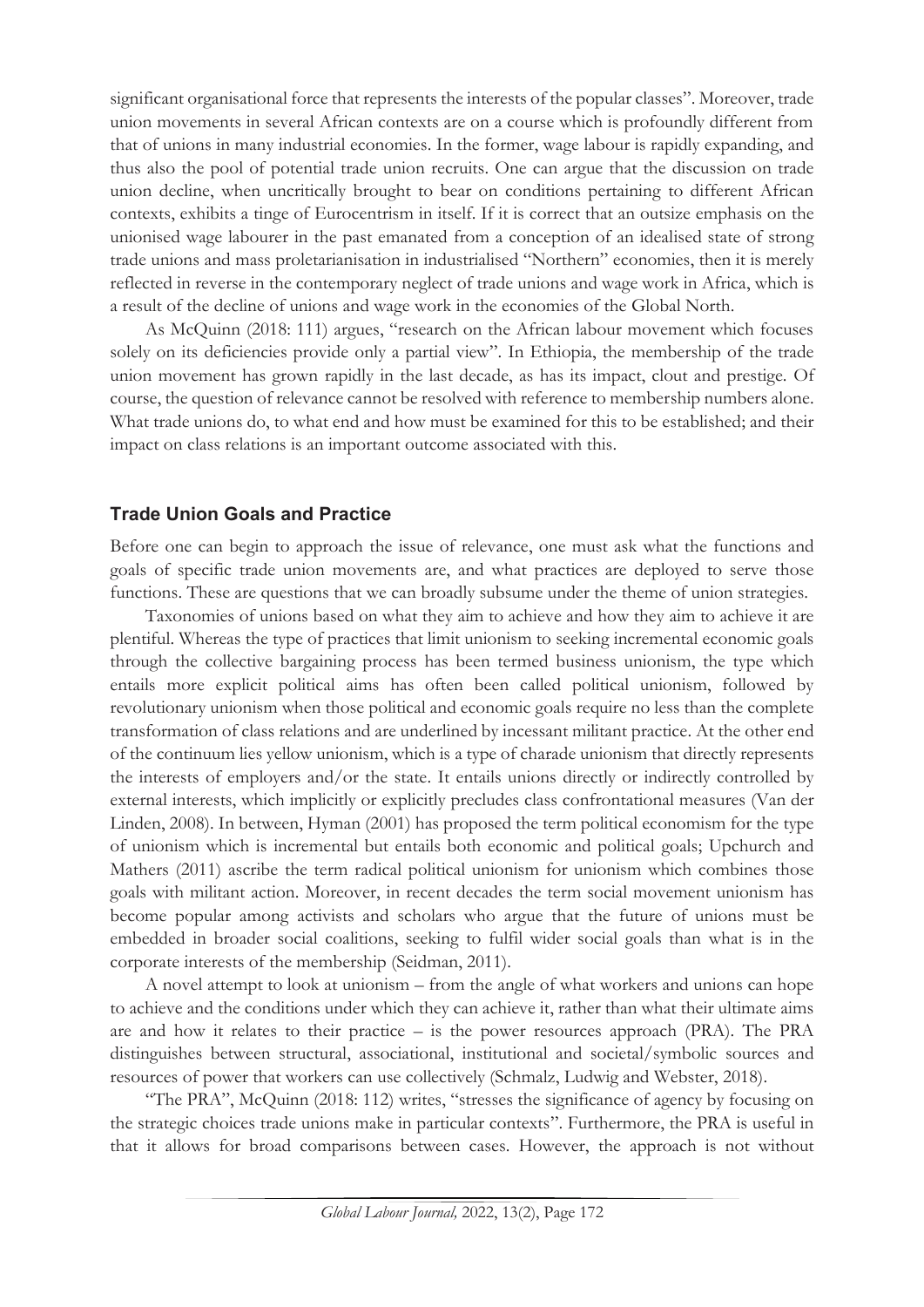limitations. There are two main objections that are relevant here. First, strategic choices of unions are not neutral but reflect various social interests. One must thus consider not only the resources available to unions, but to what end and in whose interests they are deployed. Second, whereas the PRA tends to depict power as a tangible resource, it is more fruitful to think of it as a relational one, where class conflict is involved. Both of these points have been elucidated by Gallas (2016, 2018).

Rather than measuring power as an entity, Gallas (2018: 50) focuses on "the strategic options and choices of organised labour with reference to the relationship of forces between labour and capital". This is because "class power is relational: it is the effect of a relation of forces between two sides" (Gallas, 2016: 202). Moreover, "it is strategic: it is exercised through the strategic choices made by actors operating on behalf of one or the other side". Consequently, one must distinguish between union capacities and strategies. "[T]he activities of unions are only instances of the exercise of working class power if they defend, consolidate or improve the position of the working class" – that is, "if their activities can be seen as attempting to *actively shift class relations*" (Gallas, 2016: 201, emphasis added).

What determines whether union capacities are strategically deployed to actively shift class relations? Here – given the dual role of trade unionism<sup>1</sup> – it is important to note that unions are both subjects and objects, vehicles and terrains, of class conflict. Competing forces of labour *and*  external agencies – employers, the state and political parties, to name a few – act within and upon them to influence and subvert union strategies. "Some of those strategies", Gallas (2018: 51) notes, "may be more in line with unions as class organisations and some with unions as organisations of mass integration, and they can change over the life course of a single union". In other words, the shifting sands of class conflict in which unions operate, and on which unions aim to make an impact, also permeate the unions and define to what degree they can function as class organisations.

# **Vulnerabilities and Strengths of Unions in Contemporary African Contexts**

Whereas the somewhat sweeping characterisation of global trade union decline requires critical and detailed contextual examination, trade unions in Africa nevertheless face a number of common practical obstacles. McQuinn (2018: 113) has recently summarised five interrelated concerns in the literature thought to be afflicting African trade unions in the contemporary period – to different degrees, given the multiple contexts across the continent, and the fluidity of any one situation.

First, African unions suffer from frail organisational capabilities which result from factors such as weak abilities to influence terms and conditions of employment, declining membership, and difficulties in recruiting young and female workers. Second, McQuinn (2018: 113) notes that "organisational frailty among African trade unions is inextricably intertwined with the issue of funding" – given that African trade unions "often lack a solid financial base". Third is the "shrinking number of formal sector workers", and concomitant loss of relevance for movements

<sup>1</sup> Hyman (1975: 64–65) offers a compelling argument on the dual role of trade unions. On the one hand, a union serves "as the vehicle of workers' interests against those of the employer", and in this way "the union is involved in external relationships of control". But such processes of control also "pervade the internal relationships of the unions". Furthermore, "such relationships are essentially two-way; as unions seek to affect the decisions of employers and governments they are themselves subject to influence and pressure from a range of external agencies". And since they are subject to internal processes of bureaucratisation, where the corporate interest of the labour officialdom may differ widely from the class interest of the rank and file, it is always possible that such internal control will serve adverse class ends.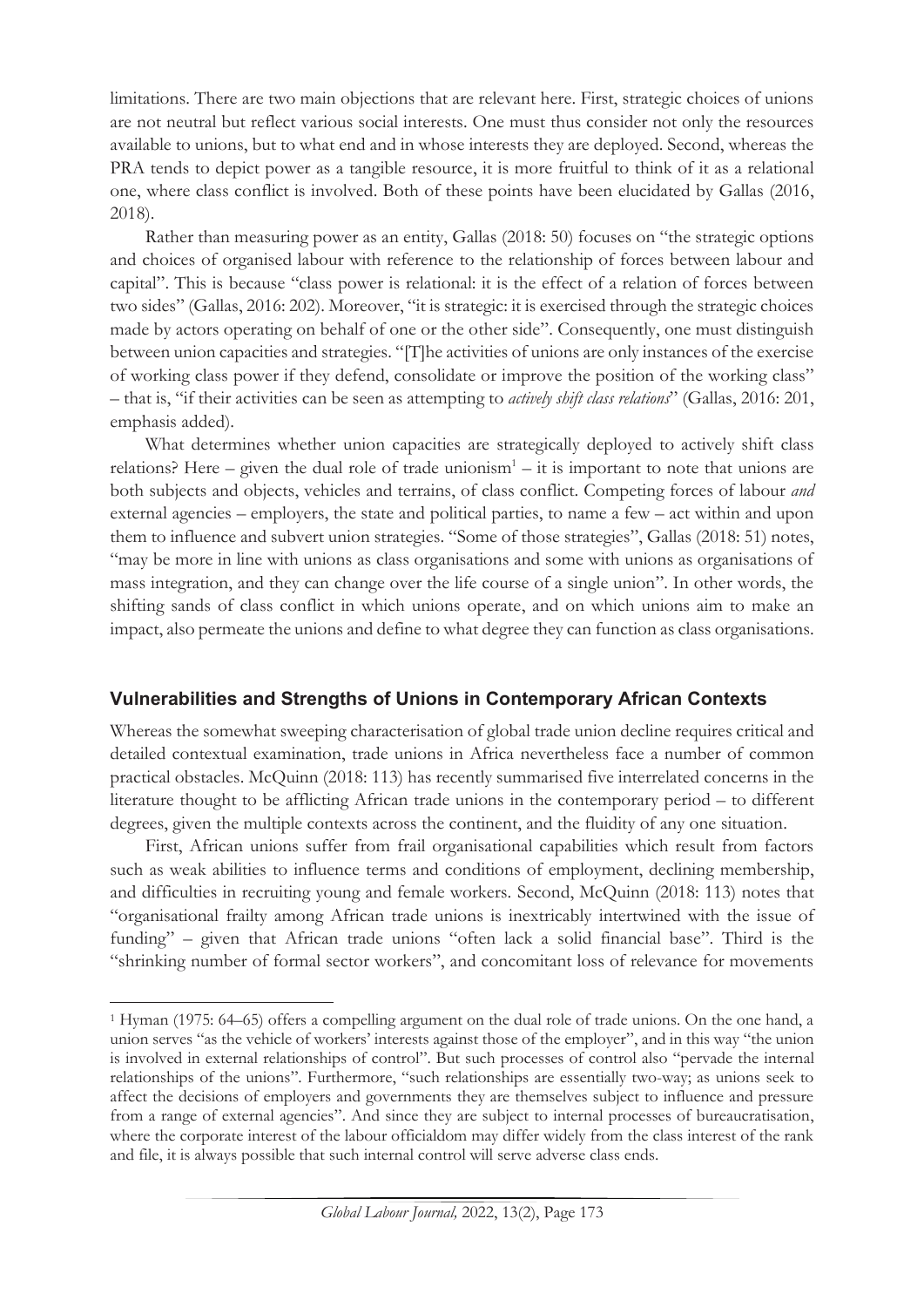rooted in the formal sector (McQuinn, 2018: 113). Fourth is the absence of a centralised and structured collective bargaining environment, and of collective bargaining capacities of unions. And finally, given most African governments' desire to attract foreign and domestic investment, labour legislation is often poorly enforced.

These perceived vulnerabilities notwithstanding, McQuinn also notes that African unions possess strengths and points of leverage. They include "the significant size of trade union membership across the continent", which, in combination with "examples of successful actions in defence of the rights of workers" demonstrates the degree to which African unions command associational power (McQuinn, 2018: 114–115). Moreover, rising inequalities and policies biased against working people across the continent, often deployed under the rhetorical charade of upholding "national interests", constitute potential points of leverage. They provide unions with the opportunity to rally members and social allies in confronting such policies, and thereby to acquire broader societal power.

But most importantly, increasing protests and labour unrest in the face of rising inequality provide unions with the opportunity of seizing the initiative in championing, coordinating and supporting actions by restive labour. The increasing number of strikes noted in the contemporary period, McQuinn (2018: 117) argues, ought to be "a wake-up call for the continent's trade unions", given the opportunities that reside in "playing a conspicuous role in such disputes, demonstrating leadership qualities, organisational ability and offer[ing] a clear vision". On the other hand, "if they fail in this", McQuinn cautions, "their relevance as representatives of the workforce in Africa is likely to be fundamentally questioned". This warning speaks to the non-negotiable bottom line of trade unionism which, as Van der Linden (2008: 179) argues, is that one can have strikes without unions, but one cannot have unions without the ultimate threat of strikes. And so, when a period of increasing unrest appears to be dawning in parts of the continent, the relevance of trade unions must at least partly be evaluated in the degree to which they can take the lead in such processes.

In what follows, we shall examine the Ethiopian example with these noted sources of vulnerabilities and suggested points of leverage in mind.

# **A Brief History of Ethiopian Trade Union Confederations**

Ethiopia's first central trade union confederation, the Confederation of Ethiopian Labour Unions (CELU), was formed in 1963. We shall refer to its first twelve years, ending in 1974, as the first CELU period, or CELU I.<sup>2</sup> The type of unionism practiced by CELU I was a cautious, incremental form of business unionism, predicated on issuing appeals rather than demands. This approach conformed to the state's intolerance towards militant unionism, and the legal prohibition on unions from engaging in political activities. However, a persistent radical undercurrent among the basic unions<sup>3</sup> and the rank and file expressed itself in wildcat unrest and opposition to the moderate central leadership. The primary task on which CELU I focused was to strengthen the newfound organisation – through membership recruitment, replication of basic unions, acquiring sources of funding, and training cadre and representatives. The primacy of organisation-building efforts reinforced the reluctance of the leadership to risk further conflict. It was assisted in this effort and

<sup>2</sup> See Table 1 at the end of this section for an overview of the different phases of trade unionism in Ethiopia. The general features of the consecutive confederations that are described in this section are derived from and can be explored in more detail in Admasie (2018).

<sup>&</sup>lt;sup>3</sup> A basic union in the Ethiopian context is an enterprise-level trade union.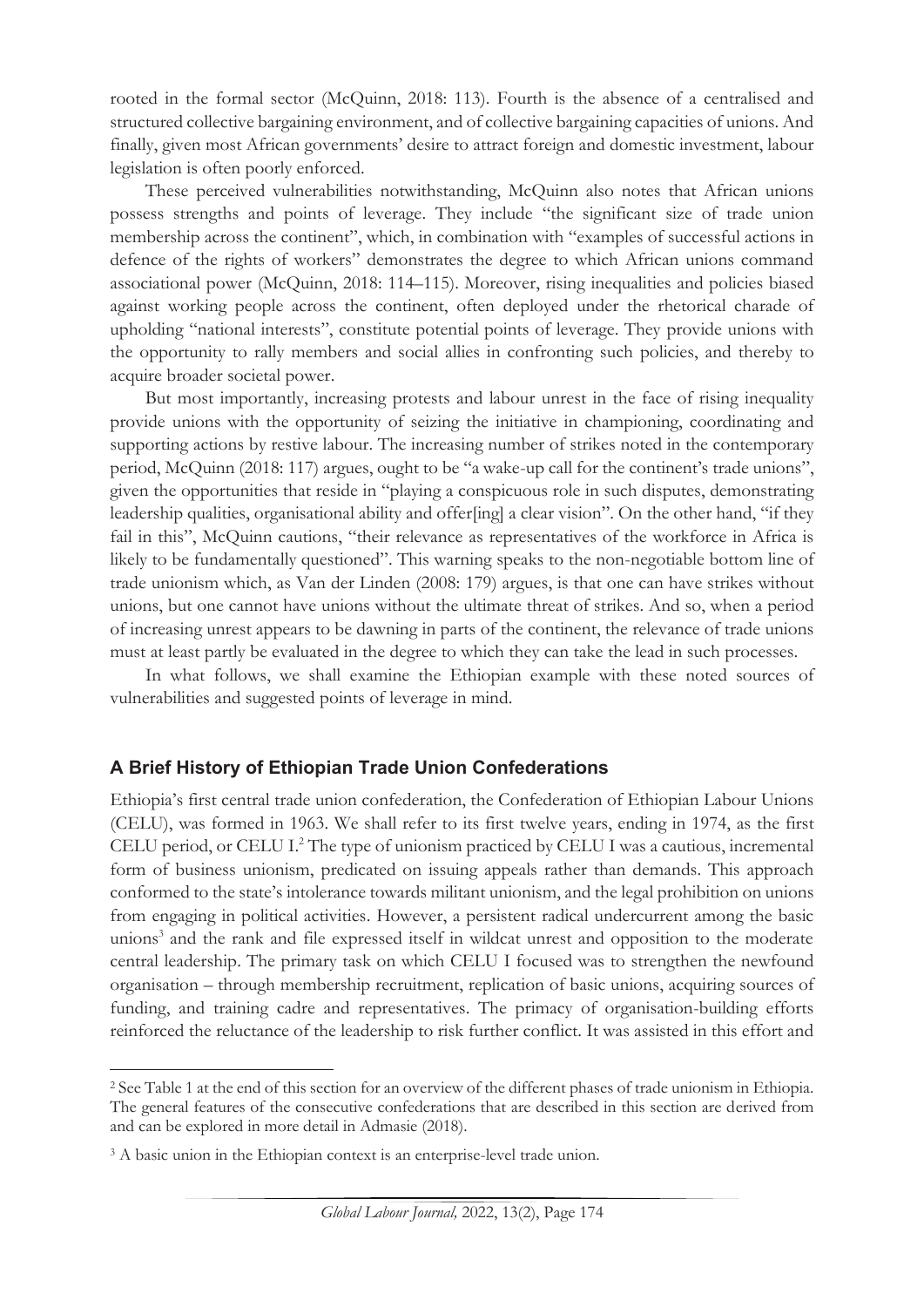funded by institutions of the anti-communist strand of the international trade union movement, which insisted on keeping a close tab on the activities of CELU in return for their assistance. CELU was relatively successful in the effort, as the number of unions and membership steadily grew during the period, from some 15 000 members in 1963 to 73 000 in 1973 (Admasie, 2018). The organisation's cadre grew steadily, enterprises were established, and the confederation acquired a sizeable headquarters – built with assistance from the African American Labor Center. But it remained financially dependent on gestures of goodwill by its foreign funders. Moreover, the confederation's incremental and cautious strategy – underlined by wildcat action which was largely unintentional – generated a period of sustained, and significant, real wage growth. However, it came at a price, as the trade union movement became increasingly splintered between radical and moderate factions, and CELU I achieved no success in terms of either modifying biased labour legislation<sup>4</sup> or changing the tendency of state institutions to ignore enforcing even the minimum conditions and rights established therein. In its unwillingness to address broader social and political concerns, CELU I also experienced relative isolation from broader civil and political society, and only towards the end of the period did tentative links to the Ethiopian Teachers' Association and students' movement begin to be formed.

In 1974, however, the simmering tension came to a head, and within the context of the February upsurge that was to mark the beginning of the Ethiopian revolution, $5$  radicals within CELU came to acquire the upper hand. This expressed itself, first, through a general strike that occurred in March of that year, and, over the next year and a half, a steady process of radicalisation which culminated in the confederation coming under the leadership of the Provisional Workers' Council (PWC) in 1975. We shall call this phase, lasting between early 1974 and September 1975, the second CELU/PWC period. Whereas CELU I had been unwilling to make political demands, in this phase the confederation demanded nothing less than the transfer of central political power to a popular coalition. All relations with the anti-communist international trade union movement were discontinued, as the confederation sought to stake out a line of self-reliance. This caused financial strains, but enabled the confederation to embark on an independent and radical line that resonated with workers. As a result, the confederation experienced a membership surge – growing from 90 000 to roughly 200 000 between 1974 and 1975 (Admasie, 2018: 89) – and in the short period it was operational a large number of new unions were established while old ones were reactivated. The central tasks were to rebuild structures, mitigate repression and organise workers for the inevitable confrontation with the new military-bureaucratic regime. In this confrontation, the confederation was part of a broader revolutionary coalition that included political organisations, the teachers' association and the students' movement. Desperate in the face of increasing repression, or dizzy with success, all-out confrontation was initiated prematurely. Two general strikes were attempted, and repressed. Eventually, in September 1975, the confederation was banned in its entirety. It had failed to achieve its goals of establishing an independent confederation and to force the military-bureaucratic regime from power, but it had created great upheavals on the industrial scene and in the workplace balance of power; it had forced a recognition of the potential of the movement.

<sup>4</sup> Examples include laws that prohibited broad categories of workers from organising and that severely curtailed the right to strike, while failing to protect employment.

<sup>5</sup> Despite its popular origins and an early phase of leftist and workers' mobilisation, the Ethiopian revolution of the mid-1970s resulted in the seizure of state power by bureaucratic categories. It led to replacement of the country's US-aligned imperial regime with a USSR-aligned military regime, and the destruction of both the civilian left and the workers' movement.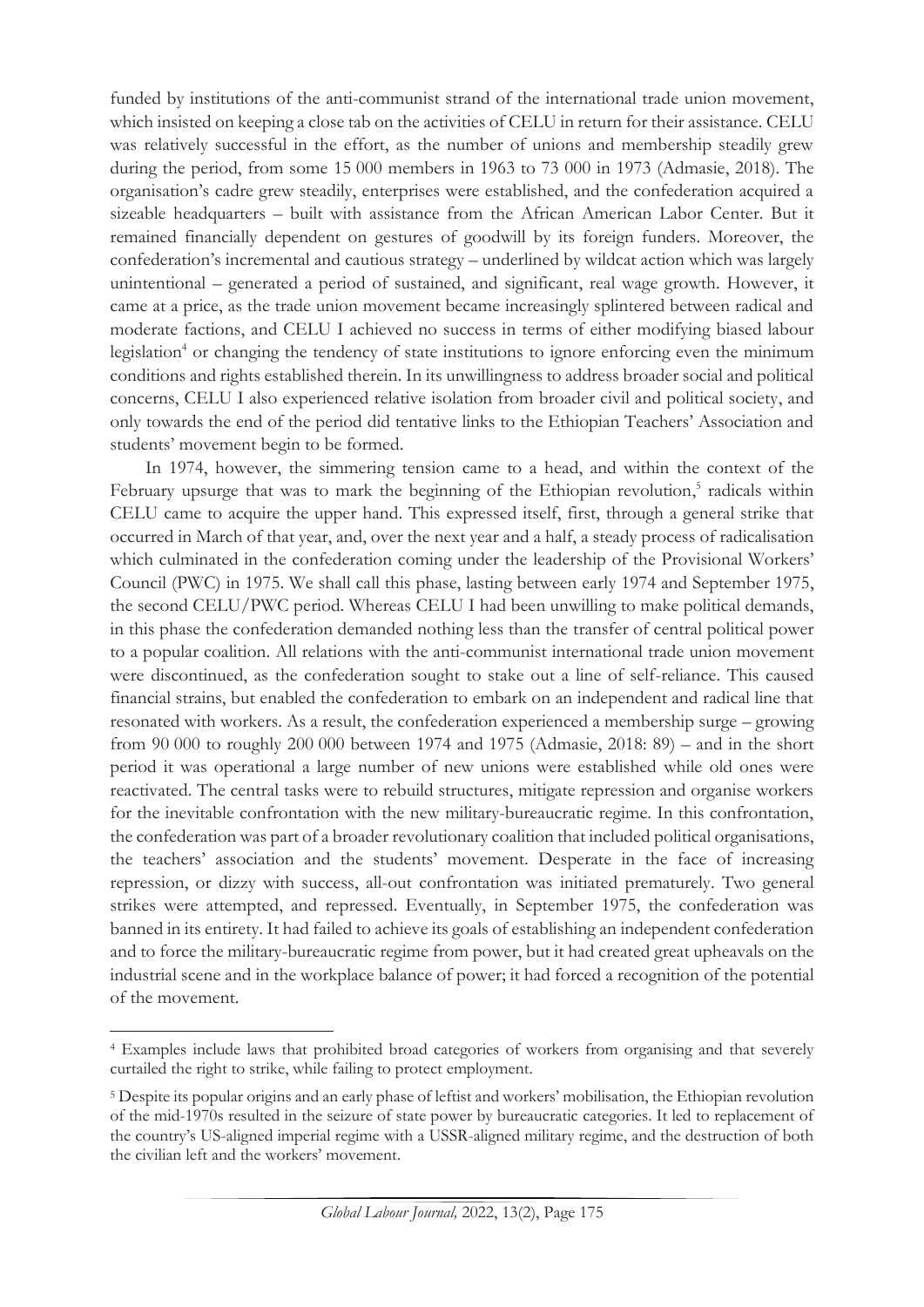In 1977 the regime established a new surrogate confederation: the All-Ethiopia Trade Union (AETU). It changed its name to the Ethiopian Trade Union (ETU) in 1986, but it retained its central characteristics until the military-bureaucratic regime fell and the confederation was banned in 1991. We shall refer to this as the AETU/ETU period. This confederation was a yellow union to its core, and its central function – explicit as it was – was to assure social control over the workforce and to whip up productivity. Because of its place within the bureaucratic apparatus – AETU/ETU was not so much located within a coalition but fused to this bureaucratic apparatus in a subordinate position – the confederation also benefitted institutionally. It acquired significant property and real estate during this phase, including a new eleven-storey head office in the centre of the capital. AETU/ETU was a relatively wealthy confederation, and finances were improved by the institution of mandatory membership for workers – which, together with the permission of new groups of workers to organise, meant that the membership initially grew, before stagnating. The central staff numbers and bureaucratic capacity of the confederation increased significantly, and it kept a large local cadre of full-time officers in the workplaces. But this well-funded confederation ironically operated on behalf of a workforce that was becoming increasingly immiserated, and failed to protect the interests of the workers it represented in the most elementary ways. Real wages collapsed precipitously during this period, and by its end they averaged less than half of what they did in 1975. It also failed to ensure institutional survival, as it was dissolved by the successor government of the Ethiopian People's Revolutionary Democratic Front (EPRDF) in 1991.

By 1993 the EPRDF permitted the foundation of a new confederation, the Ethiopian Confederation of Trade Unions (CETU). Despite the government's attempt to assert firm control over this confederation, it retained relative autonomy for its first couple of years. We shall refer to these years as the first CETU period, CETU I. The newfound confederation retained only the bare bones of staff and capacity; its structures had atrophied; and the membership had declined as many basic unions had disintegrated. In such a context, the confederation could do little more than attempt to rebuild structures. CETU did, however, retain legal ownership of the assets and real estate of the old confederation – a potentially significant source of revenue. CETU, which took a political economist approach, attempted to pressure the government into negotiating the latter's structural adjustment programme – or the very least its implementation – with the confederation. This led to conflict, in which the government subverted, split and finally banned the operations of the confederation. Although the conflict was preceded by and coincided with a period of widespread workplace-level unrest and wildcat strikes, CETU I did not attempt to mobilise its membership to fend off the increasing repression by militant means. CETU's first phase closed in 1995, with the confederation made inoperative; its leadership was either already in exile, about to be exiled or otherwise demobilised; a despondent rank and file was left with no protection against a top-down process exposing them to the vicissitudes of an increasingly harsh labour market.

The EPRDF, much like the previous regime, preferred to establish an entirely loyal confederation, and did so through a stage-managed process that culminated in 1997 with a new congress electing a deferential leadership. The phase that opened with this congress will be referred to as the second CETU period. CETU II was a yellow union, notable mostly for its lethargy, dormancy and dogged refusal to even feign to play its part in the charade. It refused to condemn the arrest or assassination of trade unionists, union-busting procedures at the workplace, or even to consider hypothetically that strike action could be warranted.<sup>6</sup> CETU II was an isolated

<sup>6</sup> Recall Van der Linden's (2008: 179) comment that whereas "large and successful strikes are perfectly possible without unions … unions cannot exist without (the ultimate threat of) the strike weapon".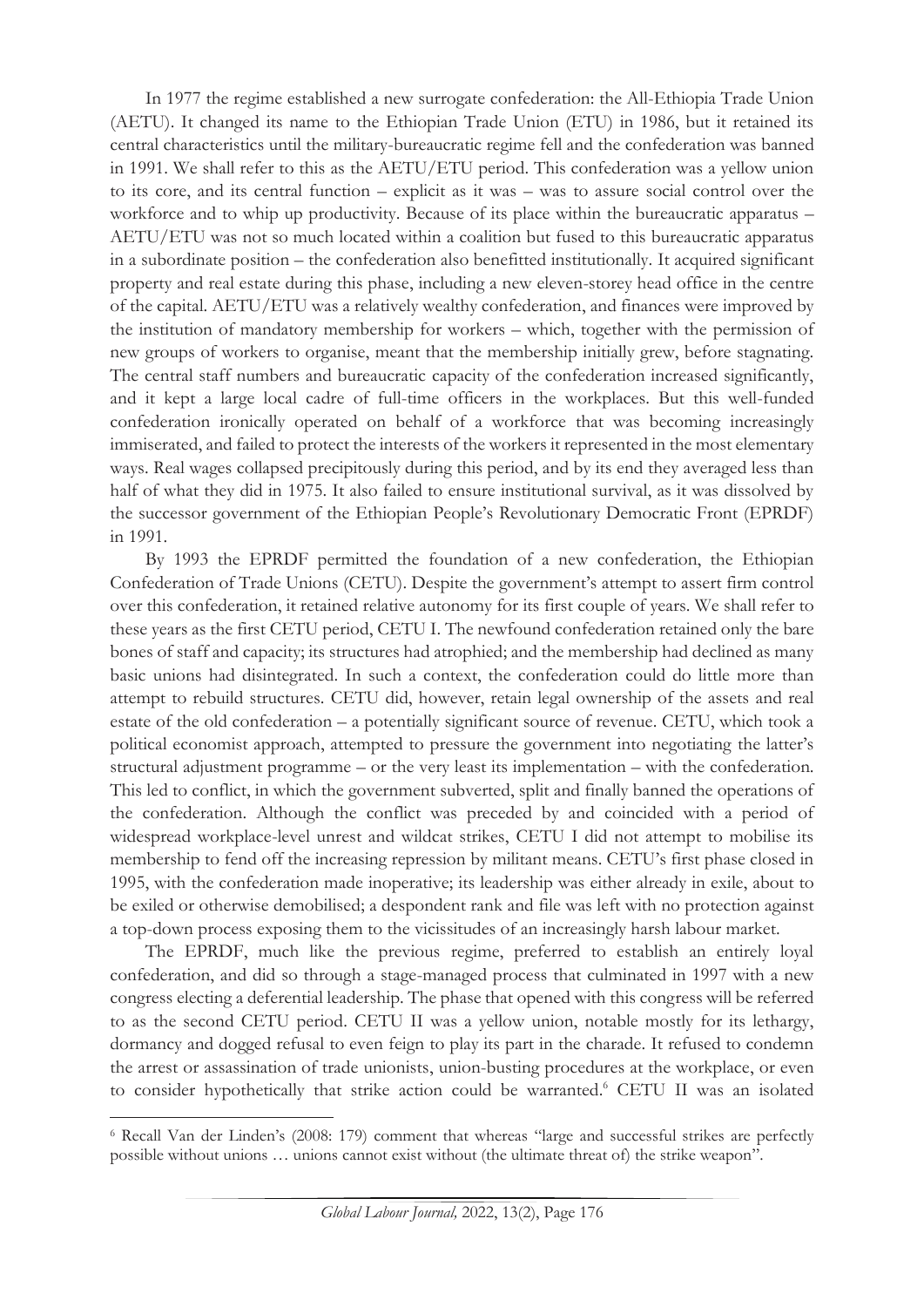confederation. It found as little legitimacy abroad as it did in Ethiopian civil society or within the workforce, and was treated as a pariah by the international trade union movement. As a result of its internal weakness, the CETU II years were marked by demobilised inactivity and stagnant membership numbers. It is difficult to locate a single significant achievement during this period, but, given the lack of ambition to do anything but prop up the government, it is equally difficult to locate overt failures – despite the confederation having no discernible impact. But just as the CELU period generated an arch in which relatively autonomous trade unionism grew within co-opted structures, so did the CETU II period.

|             | <b>CELU</b>     | <b>CELU</b><br>II/PWC | <b>AETU/ETU</b> | <b>CETUI</b> | <b>CETUII</b>  | <b>CETU III</b><br>$2010s -$ |
|-------------|-----------------|-----------------------|-----------------|--------------|----------------|------------------------------|
|             | 1960-1974       | 1974-1975             | 1977-1991       | 1993-1994    | 1997-2010s     | present                      |
|             | <b>Business</b> | Revolutionary         | Yellow          | Political    | Yellow         | Political                    |
| Orientation | unionism        | unionism              | unionism        | economism    | unionism       | economism                    |
| Membership  |                 |                       |                 |              |                |                              |
| growth      | Moderate        | High                  | Low             | Low          | Low            | High                         |
| Industrial  |                 |                       |                 |              |                |                              |
| conflict    | High            | High                  | Low.            | High         | Low            | High                         |
| Social      |                 |                       |                 |              |                |                              |
| alliance    | N <sub>o</sub>  | <b>Yes</b>            | N <sub>o</sub>  | No           | N <sub>o</sub> | $\overline{N_{O}}$           |
| Real wage   |                 |                       |                 |              |                |                              |
| change      | Increase        | Stagnant              | Decrease        | Stagnant     | Stagnant       | Stagnant                     |
| Impact on   |                 |                       | <b>Not</b>      |              | <b>Not</b>     |                              |
| legislation | Attempted       | Attempted             | attempted       | Attempted    | attempted      | Achieved                     |

**Table 1: Summary of Ethiopian country-wide confederations** 

*Source: author's compilation* 

# **Contemporary CETU**

The contemporary period, which we shall refer to as the third CETU period, CETU III, began in the first half of the 2010s, as CETU, with a new batch of leaders and a progressive weakening of ruling party/government control over the confederation, embarked on a path of revitalisation and growth. This period has seen the gradual emergence of greater relative autonomy and growing assertiveness of the trade union movement – of the central confederation as much as basic unions and industrial federations. To understand this process, one must start by looking at the political economy in which this development has become possible.

Ethiopia has, for the past decade, experienced a renewed push for industrialisation. Coming within a longer trajectory of rapid overall growth, this has led to a steady but swift numerical growth of wage workers. In Ethiopia the notion of a shrinking formal sector, which the literature identified as a source of trade union weakness in African contexts, does not apply – quite the opposite: a growing number of formal sector workers has meant a deeper pool of recruitment from which unions can draw, and a greater role for wage labour in national economic plans has enhanced strategic leverage. Neither is this a stereotypically homogeneous male workforce. In 2016, 34 per cent of CETU's membership were women (CETU, 2016: 7), and primary emerging sectors in which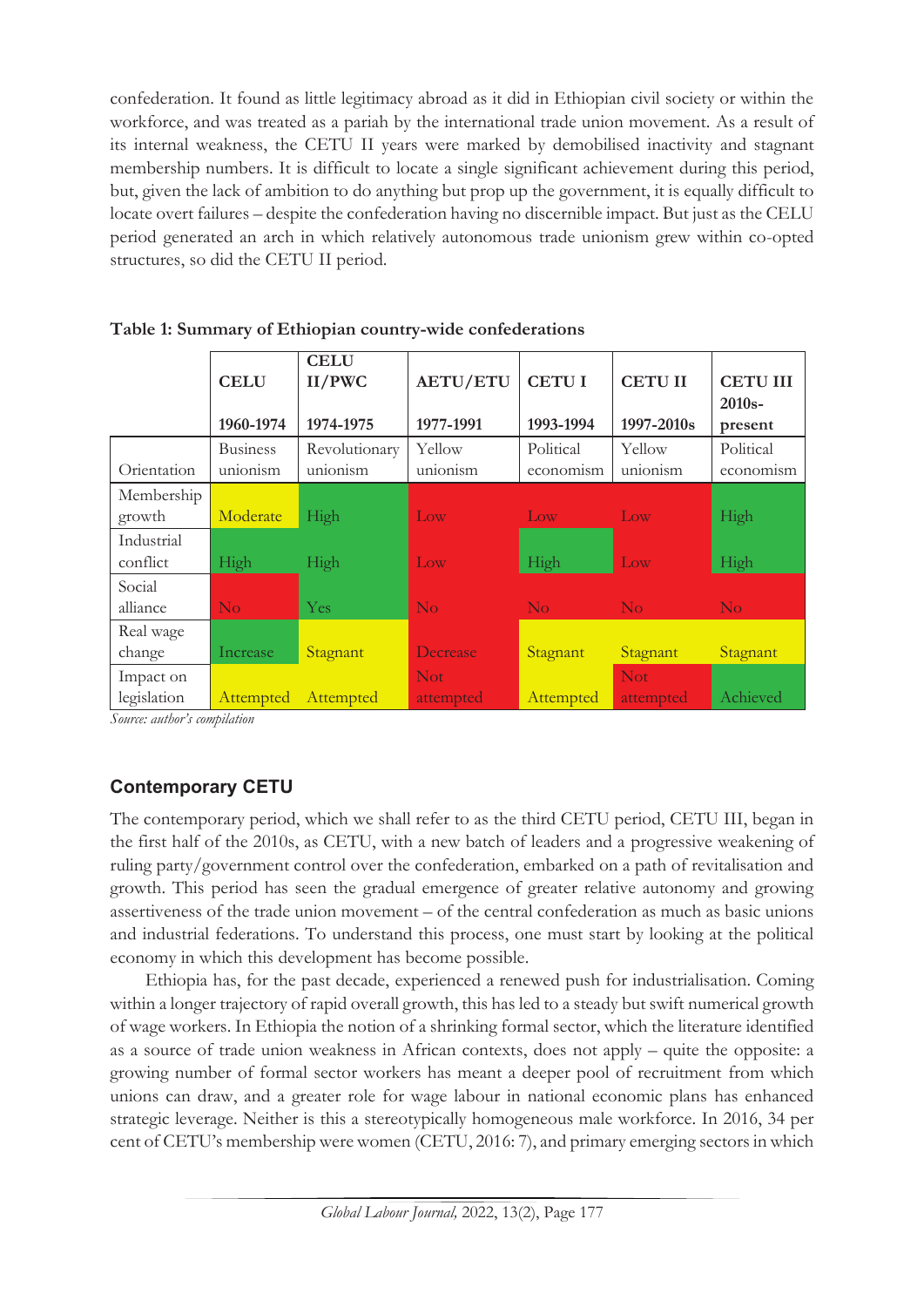it has since organised – textile manufacturing and horticulture – are overwhelmingly dominated by female labour.<sup>7</sup> But whereas employment has been expanding, real wages have been stagnant at best, and inequality has been growing (Admasie, 2018; Tassew and Mesele, 2019). The dreaded "national interest" that McQuinn referred to has indeed been re-invoked to justify such inequalities.

Moreover, expansive processes of proletarianisation coupled with increasingly exploitative practices by foreign and domestic capital<sup>8</sup> have generated a serious increase in industrial unrest (Schaefer and Oya, 2019). Wildcat unrest constitutes a source of militancy egging on labour officialdom from below and a source of additional strategic leverage for the unions, which have come to appear as the only credible interlocutor between investors and workers. The opportunities identified by McQuinn are thus present, and there is every reason to believe that workers and unions have begun to use them. However, before we turn to the evidence of this, it ought to be noted that the political context wherein CETU III is operating has also been one of declining EPRDF rule, and, in 2019, its dissolution and replacement as ruling party by the significantly weaker Prosperity Party. This gave the confederation space: for once in its recent history it had time to rebuild unhindered by any acute political contradiction.

CETU is now operating approximately along the lines of Hyman's (2001) political economism: the confederation is focused on expanding organisation and assuring incremental economic betterment for the membership, but it no longer shies away from making explicitly political demands when these are deemed to be within workers' immediate area of interest. To be sure, these immediate interests are not defined expansively – the approach ought not to be confused with radical political unionism – but it is a significant step in a more assertive direction. One can exemplify this by reference to the contention over Ethiopia's new labour legislation, passed in 2019.

In 2017, a draft labour bill was announced which would replace the one that had been in force since 2003. The draft bill was terribly disadvantageous to workers. It included provisions that would make it possible to terminate workers on the flimsiest of grounds, in addition to shortening annual leave and extending probationary periods. Moreover, despite the fact that there had been ongoing tripartite discussion between CETU, the employers' federation and the government for several years, the announced draft had been written by an ad-hoc committee<sup>9</sup> outside of the tripartite forum and announced without prior discussion with the tripartite constituents. Faced with such an affront, and with an outcry from basic unions who expressed determination to resist the legislation, CETU issued a public notice that it would call a general strike should the bill not be pulled (CETU, interview, 2019; EEF, interview, 2019). The intended effect was achieved, and the bill was renegotiated within the tripartite forum. The final legislation, which was passed in 2019, was far more acceptable to the confederation: it was devoid of the provisions most biased against labour, and included new stipulations which had been long-standing demands of CETU including the extension of maternity leave and the institution of a board to set minimum wages.<sup>10</sup>

The significance of this achievement ought not to be underestimated. Ethiopian trade union

<sup>7</sup> This has not been translated into a comparable level of representation – CETU's strategic plan includes measures to bring the share of women in the leadership of basic unions to 30 per cent (Dereje, 2019: 11).

<sup>8</sup> Standard wages in textile production in Ethiopia's new industrial parks are generally far lower than what is necessary for upkeep, and less than a third of the minimum wage in Bangladesh (Barrett and Baumann-Pauly, 2019: 9).

<sup>9</sup> Reportedly, this committee comprised officials of the Ethiopian Investment Commission and the Ministry of Industry, two state bodies with a history of open bias against labour (Admasie, 2021).

<sup>10</sup> Ethiopia does not have a minimum wage, nor has it had one in the past. The provision for the setting of a minimum wage is thus historic.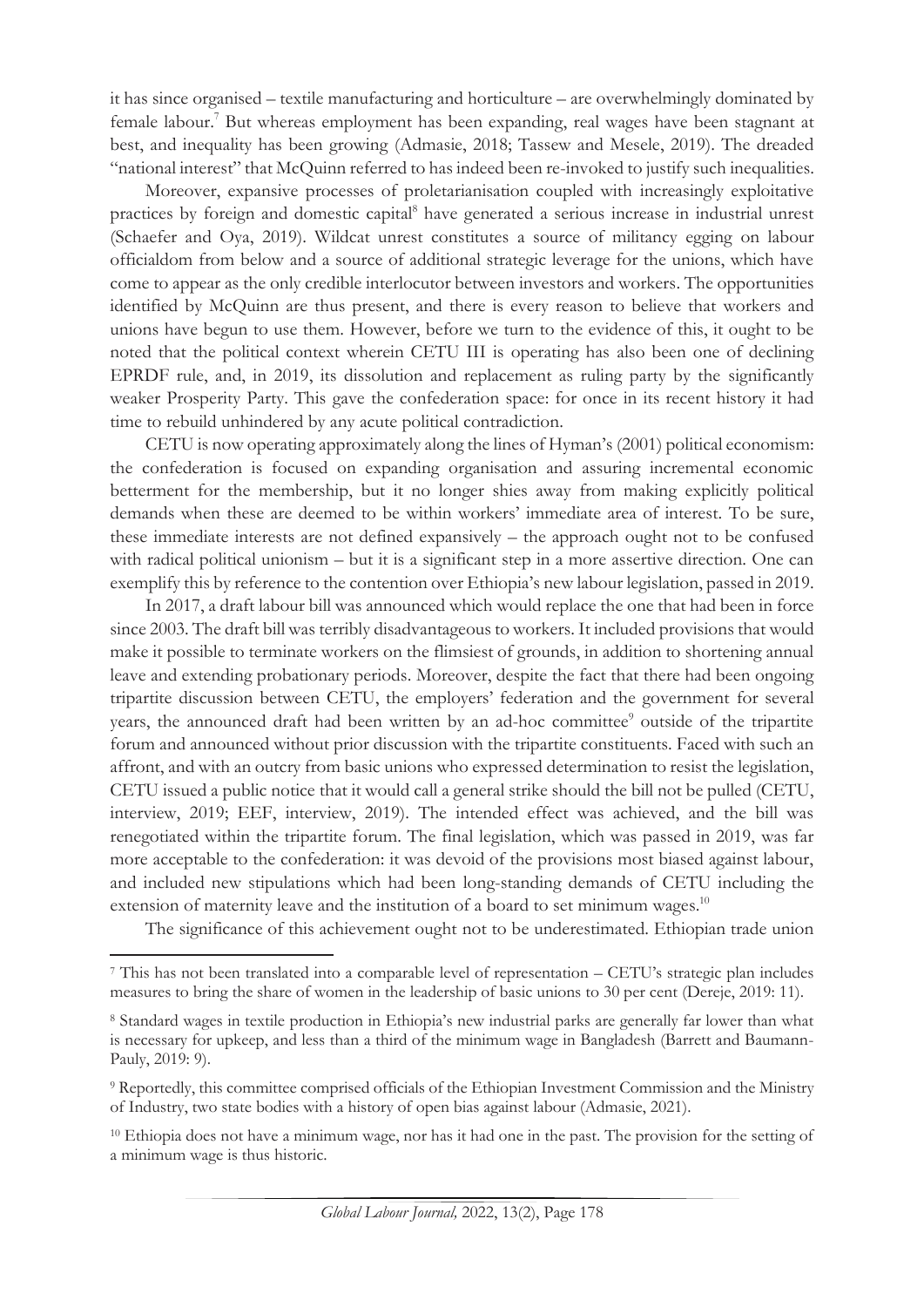confederations – except in periods characterised by intense yellow unionism – have consistently demanded revisions to labour legislation and a say in its drafting since the early 1960s. Until 2019, there had been no impact in this regard. Moreover, no Ethiopian confederation has been successful in wielding the threat of a general strike to secure any concessions from a government since March 1974. In other words, the tussle over the labour law generated the greatest trade union impact on the legal field since 1963, and the biggest effect on industrial relations since the 1974 strike.

Growing assertiveness generated another significant achievement in 2021, as the largest industrial park, in which employers in collusion with state institutions had illegally banned unions, was forced to retreat from this stance and allow unions to be formed. This had been a contentious issue. CETU as well as the Industrial Federation of Textile, Leather and Garment Workers' Trade Unions (IFTLGWTU) had invested much prestige in the issue, vowing to organise the workers in the park at any cost – including the implicit or explicit threat of taking conflict measures over the matter. The fact that CETU and IFTLGWTU has begun organising basic unions in twenty-one of the companies in the park thus signifies an important achievement (Solomon, 2021), and CETU's resolve in doing so compares very favourably to comparable union-busting incidents under the previous iteration of the confederation.

### **Newfound Militancy and Vitality**

It ought to be noted that the occurrence of decentralised workplace unrest – typically in the form of wildcat strikes – grew precipitously between the mid-2010s and the end of the decade. Such strikes, despite being legally unsanctioned, have frequently been successful in extracting concessions from employers, including wage gains. They have also forced formerly reluctant employers – who in the past in many cases preferred busting unions to negotiating with them – to tolerate, and sometimes support, the formation of basic unions. Government and employers require, and have requested, CETU's repeated intercession to solve companies' problems with recurring wildcat strikes (CETU, interview, 2019; EEF, interview, 2019)**.** This has increased its clout further. But the direction of causality is clear: first wildcat activity, only then willingness to negotiate, and finally the plea that CETU get involved. The request for the involvement of CETU in such bargaining would not have been issued had not the strike weapon been wielded in the first place.<sup>11</sup>

How local militant activity affects central outcomes can be illustrated with the two examples mentioned above in mind: the successful contestation over the labour law and the prying open of the largest industrial park for unionisation.

Several articles have described the diverse forms of unrest that have occurred in the parks over the past few years (for example: Barrett and Baumann-Pauly, 2019; Hardy and Hauge, 2019; Schaefer and Oya, 2019; Oya and Schaefer, 2021). They include both collective forms of action such as wildcat strikes and walkouts, and individual forms such as absenteeism and resignations. Wildcat strikes and walkouts may at first appear to be shapeless, but they are frequently coordinated by impromptu networks of workers that are sometimes in relationship with formal trade union structures. The different forms of unrest and resistance have presented serious problems to employers in the park, and have convinced government and employer representatives that

<sup>11</sup> Moreover, this is reminiscent of a significant reason why trade unions in Ethiopia were tolerated in the first place, and why they were encouraged by colonial authorities in other parts of Africa: in order to establish some degree of control over increasingly restive workforces.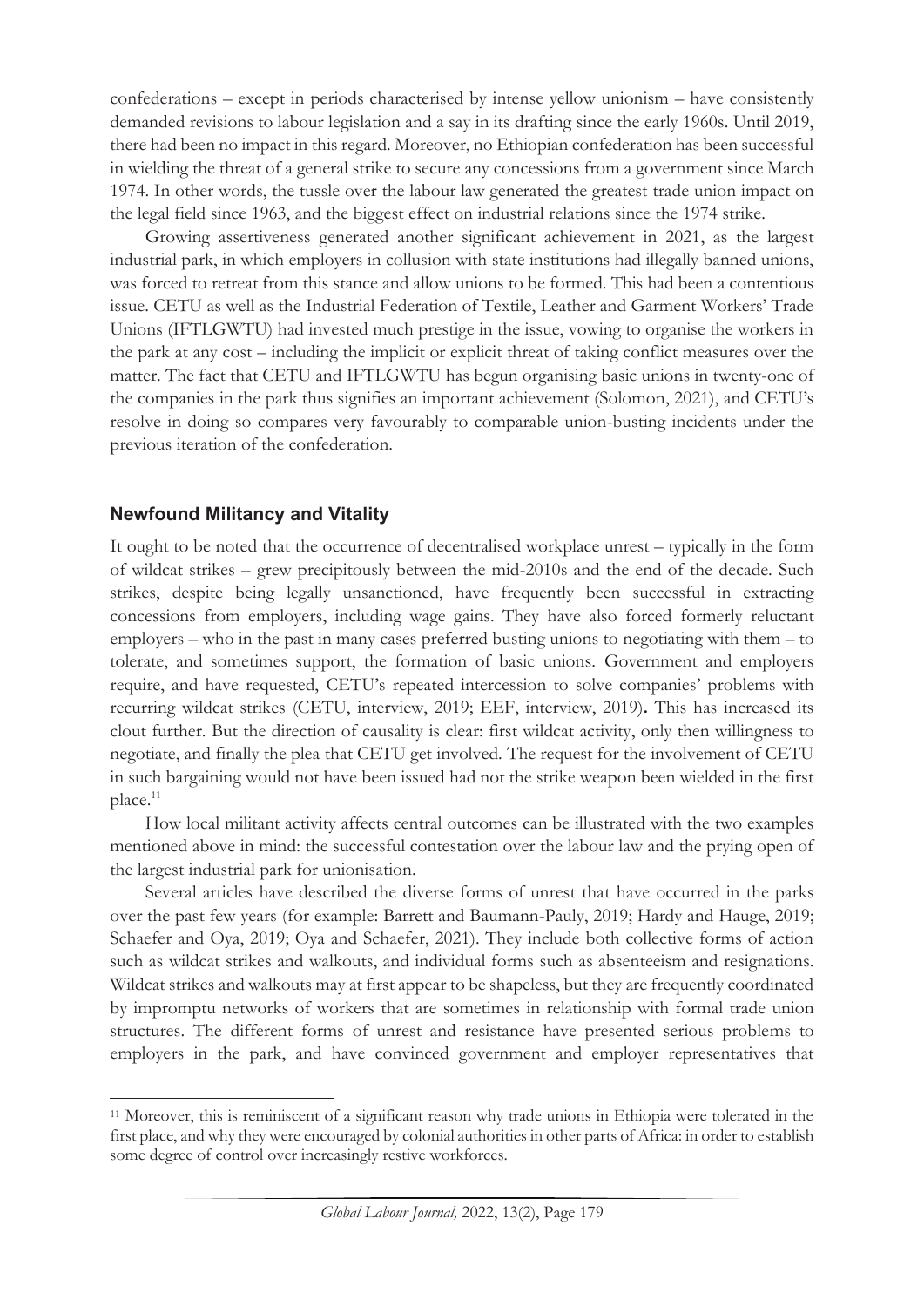unionisation is preferable to the status quo – if only because it is assumed that unions can help mitigate such problems. Moreover, the workers' networks and strings of wildcat strikes in the parks have provided the leverage on which CETU's and IFTLGWTU's resolve on the issue has been premised. Forcing a resolution to this question has been a massive task that has required sustained pressure, wildcat action and critical risks of confrontation.

But unrest is not limited to the industrial parks, although those parks have indeed "emerged as spaces of particular contestation" (Oya and Schaefer, 2021: 11). Although Oya and Schaefer (2021: 5) have found that strikes tend to be relatively more common in the parks than outside of them, the absolute majority of strikes reported in the past few years have overwhelmingly occurred outside of them. That is because only slightly above 1 per cent of Ethiopia's waged workforce are occupied in the parks.12 So while labour in the parks have received the larger share of recent scholarly attention – justifiably, because of the novelty of the parks and the high ambitions the state has placed on them – and whereas labour in the parks constitutes an important component of the trade union movement, the movement's centre of gravity decisively resides outside of them.

When it came to overturning the 2017 labour bill, the flurry of wildcat strikes that occurred across the economy simultaneously provided CETU with not only resolve, but leverage. Had it not been because of the groundswell of militant action, CETU's hard line on the labour law would have been less viable. Moreover, the impulse and willingness to resist the law that came from rankand-file and local workers' representatives was fundamentally important. Elsewhere, it has been recounted how CETU, in the lead-up to issuing the general strike threat, felt pressure from below to take action to prevent the bill from becoming law (Admasie, 2021). In a number of meetings where all industrial federations and basic unions were represented, CETU's leadership was given an open mandate to call general strikes and demonstrations to resist the bill. CETU was also assured by the workers' representatives that the basic unions were ready to offer whatever support was required in the campaign. The apparent readiness of rank-and-file workers and basic unions to confront employers and the state on the issue underlined CETU's general strike threat, giving it credibility and viability.

All in all, growing central assertiveness and contagious local militant activity in workplaces has generated a forward momentum. Crucially, such momentum is coupled with a successful recruitment campaign in two interrelated ways: whereas this momentum has drawn new workers into the movement and rapidly expanded its ranks, the growth of the movement has in turn enabled its growing assertiveness. Between the years 2015 and 2019 the number of enterprise-level basic unions affiliated with CETU more than doubled, from 918 to 1901, and the number of workers who are members of these unions grew from 415 000 to around 650 000 (Biruk, 2019: 4; CETU, 2019: 14; Dereje, 2019: 11; CETU, interview, July 2019). Despite the COVID-19 pandemic, the growth has continued unabated, and in 2021 CETU comprised 2 244 basic unions, and the total membership had by 2020 grown to 751 800 (Dereje, 2021; CETU, interview, October 2021). It constitutes the sharpest sustained growth phase in the confederation's history (see Figure 1).

<sup>12</sup> Just prior to the pandemic, 82 000 workers were employed in the parks (Oya and Schaefer, 2021: 6), whereas a calculation of World Bank modelled ILOSTAT data generates a total waged workforce sum of 6 912 000 in the same year. This figure has been arrived at by taking the "Wage and salaried workers" (15.85 per cent of total employment), the "Employment to population ratio, 15+" (77.67 per cent), and the total of "Population ages 15–64" (56 147 000) for the year 2019 for Ethiopia from the database (https://data.worldbank.org).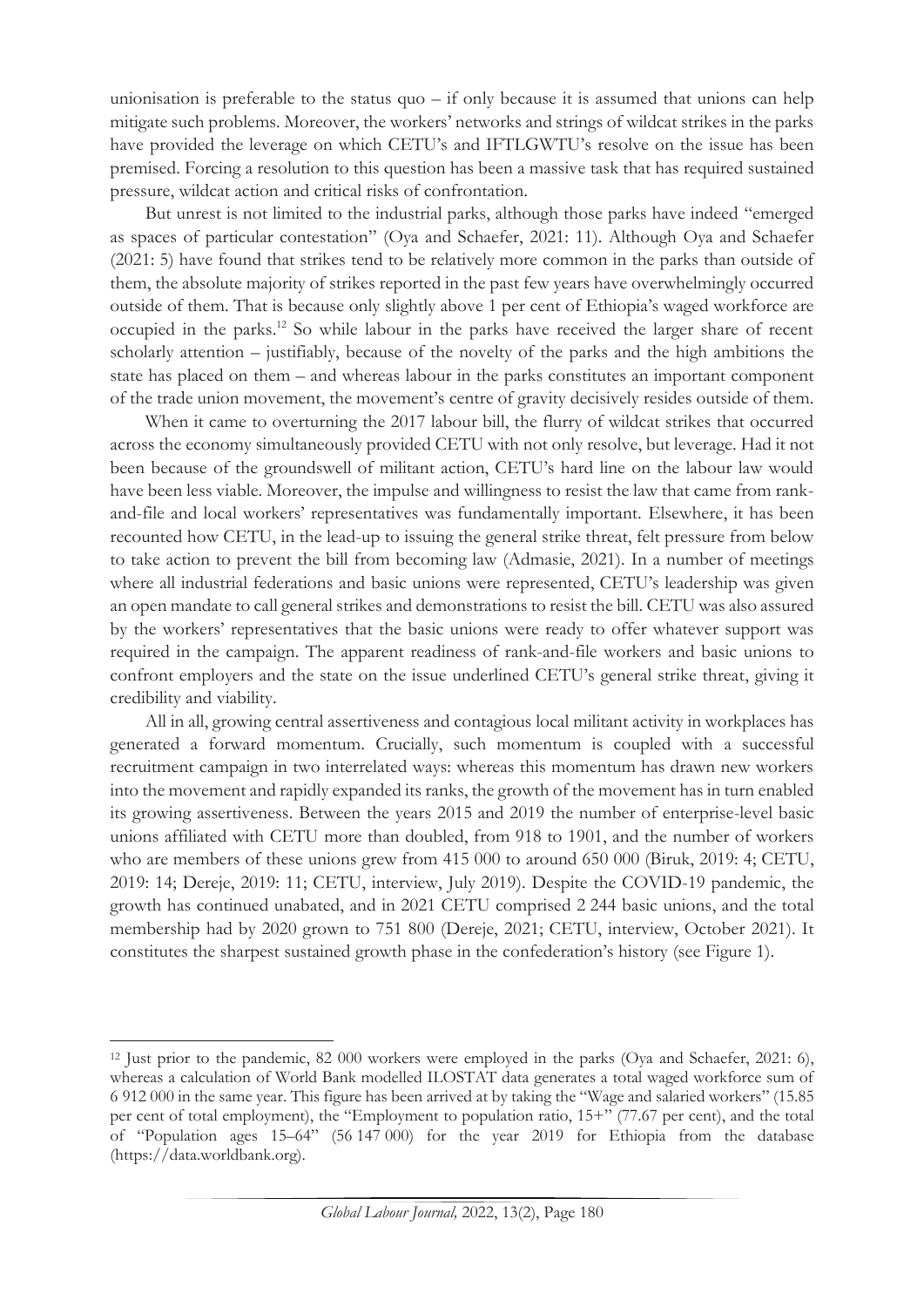

*Source: author's compilation from various sources in the reference list.* 

**Figure 1: Membership in Ethiopian trade unions, 1963–2020** 

### **Vulnerabilities and Opportunities**

The trade union movement's increasing assertiveness, clout and size has not come about without difficulties and obstacles; and there are vulnerabilities and risks that continue to impose limits on what is achievable in the short term, as well as barriers that must be overcome in the medium to longer term. One such vulnerability is the confederation's institutional isolation and the absence of any broader social/popular coalition. Another weakness – as one would have expected given the discussion above – is financial. CETU's structure – which is identical to that of past versions of the confederation – is made up of basic unions, which form industrial federations; at the apex is the central confederation. Financial weakness is most glaring at the lower levels, but even the industrial federations are starved of the financial and staff resources required to make for effective coordination and leadership.

Between 2017 and 2019 the total thirty-month income of CETU grew from 69 to 94 million Ethiopian Birr (ETB),<sup>13</sup>, which is slightly above the Ethiopian rate of inflation (CETU, 2017: 30, 2019: 36). Income from membership dues grew substantially – from 3.8 million to 6.4 million ETB – in the same period, overshooting the planned target by 13 per cent and indicating the degree to which organisation efforts have been successful. Despite this success, the share of income generated by such dues remains alarmingly low. This is a serious problem that is afflicting trade unions across the continent, and in the Ethiopian context it is aggravated by the appallingly low level of wages. The main source of income of the confederation – by some stretch – consists of rents generated from real estate, at 42.7 million ETB. A newly completed five-floor branch office building in the city of Jimma will boost such income further. The importance of real estate in financing the activities of the confederation can both be a source of strength and a vulnerability. Real estate provides a stable source of revenue, but there are attendant risks. Weak revenue from membership dues means that the confederation is dependent on sources of revenue that are inherently limited, while also prone to confiscation in the event of repression. At this stage –

<sup>&</sup>lt;sup>13</sup> The figure for 2019 would have translated into about US\$3.2 million during that year.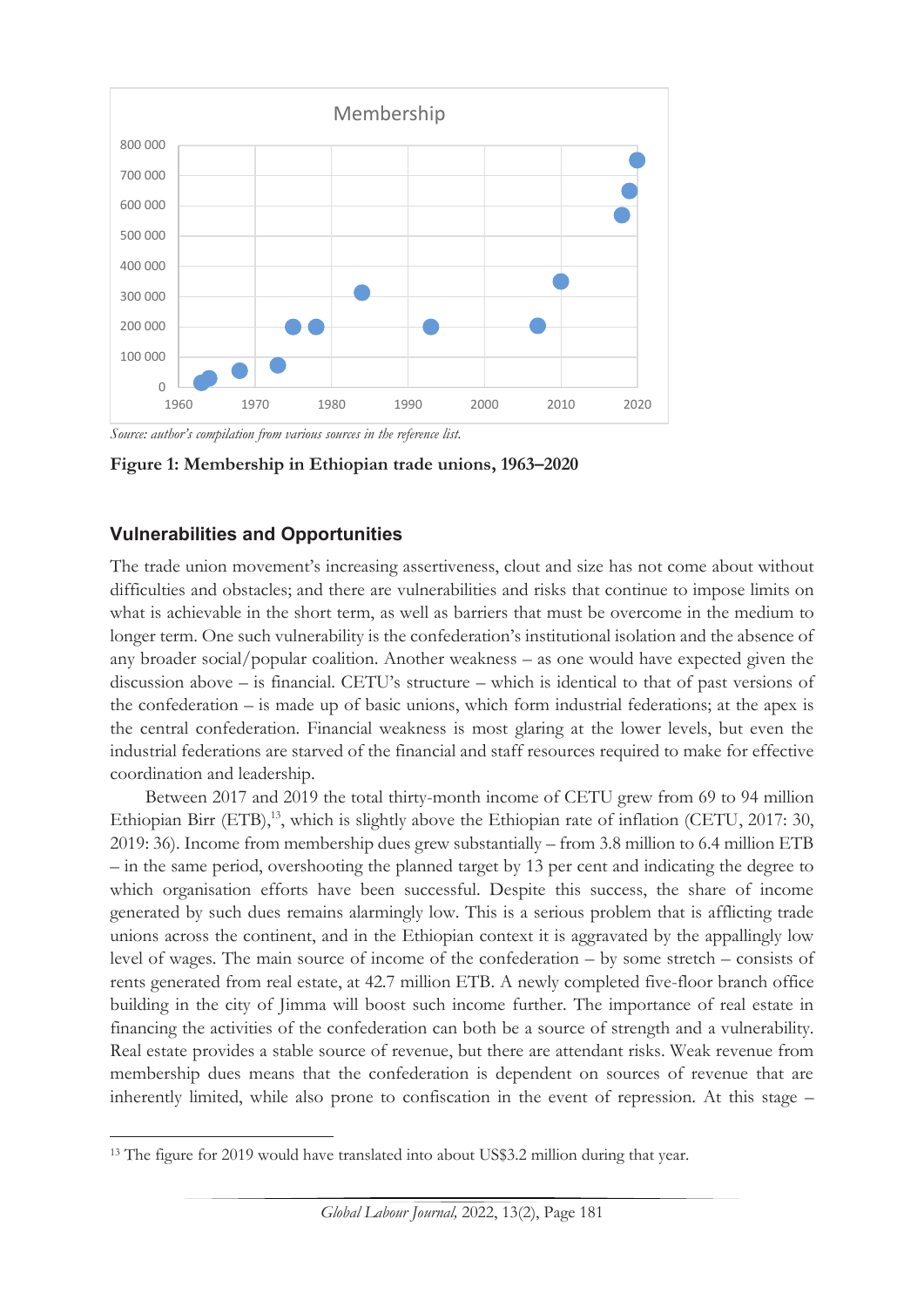whatever its merits – financial reliance on rents is a fact which is unlikely to be overturned in the short to medium term. The core problem here is of course foundational: an organisation of impoverished workers is always likely to suffer from difficulties in generating revenue from membership dues.

Another obstacle is the active resistance of employers. Union-busting practices are widespread, and labour legislation protecting workers is frequently flouted by the state – particularly when foreign investors are involved. This is because the government, which is facing a severe foreign currency dearth and a widening balance of payment gap, is increasingly focused on luring foreign direct investment to the country come what may – and a low wage rate is its foremost leverage in this. The passive and latent resistance by the state that this indicates is another obstacle – and a potential risk that could easily escalate. These two factors coalesced in the extra-legal ban on unions in at least two industrial parks. While it was enforced by employers, it was facilitated by state agencies who refused to issue permits for organisers to visit the parks or to censure the illegal behaviour of employers. But these dynamics also provide unions with precisely the types of leverage that McQuinn suggested, as the example of the mobilisation to pry the industrial parks open for unionisation has shown. CETU's hitherto successful campaign to open the parks for unions has won it prestige and momentum, but it also has the potential of furthering its leverage by bringing tens of thousands of new workers into the ranks of the trade union movement.

Another point of leverage and contestation in the coming period is the upcoming struggle over a minimum wage level, which will commence once/if the minimum-wage-setting board provided for in the 2019 labour legislation is formed. With wages as low as they are in Ethiopia, this could rally broad categories around an obvious and wide-ranging social justice issue. Another issue around which CETU can rally support and solidarity is its demand that the Ethiopian government ratifies the ILO's Domestic Workers Convention and Migration for Employment Convention, and extends the rights they prescribe to these groups of workers.

The political context also generates opportunities and uncertainties. A few years ago, when it appeared possible that genuinely open elections would be held, CETU was discussing – and publicly considering – the formation of a labour party (Solomon, 2018). Not only was the idea discussed in the Confederation's Executive Committee and newspaper, but throughout the structure of the trade union movement. To some degree, it appears to have been championed by the lower levels. During a 2 November 2020 meeting, workers' delegates of the General Council of the Industrial Federation of Tourism, Hotels and General Service Workers pushed the federation leadership for the prompt formation of a labour party, making it the "main question" of deliberations (Dereje, 2020). Obviously, the road to the formation of such a party would be tortuous and risky – both because the internal process of transforming an abstract intention to a concrete programme would throw up a long line of contradictions requiring resolution, but also because this process would be an obvious target for subversion by external forces or, failing that, incapacitation/liquidation.14 In any case, the subsequent closure of political space has postponed such consideration. But to assess the formation of a labour party on the likelihood that it would result in a genuinely proletarian party – or, given the risk of repression that party formation would entail, a political party at all for that matter – is to miss the point: the public discussion and the pressure from below to form a labour party is significant for the degree to which it demonstrates the current self-confidence of the trade union movement.

Further points of leverage exist, as demonstrated above, and provide potential opportunities

<sup>14</sup> The Labour Party in Nigeria, in whose formation the Nigerian Labour Congress played a prominent role, provides a deterring example of the pitfalls of such a process.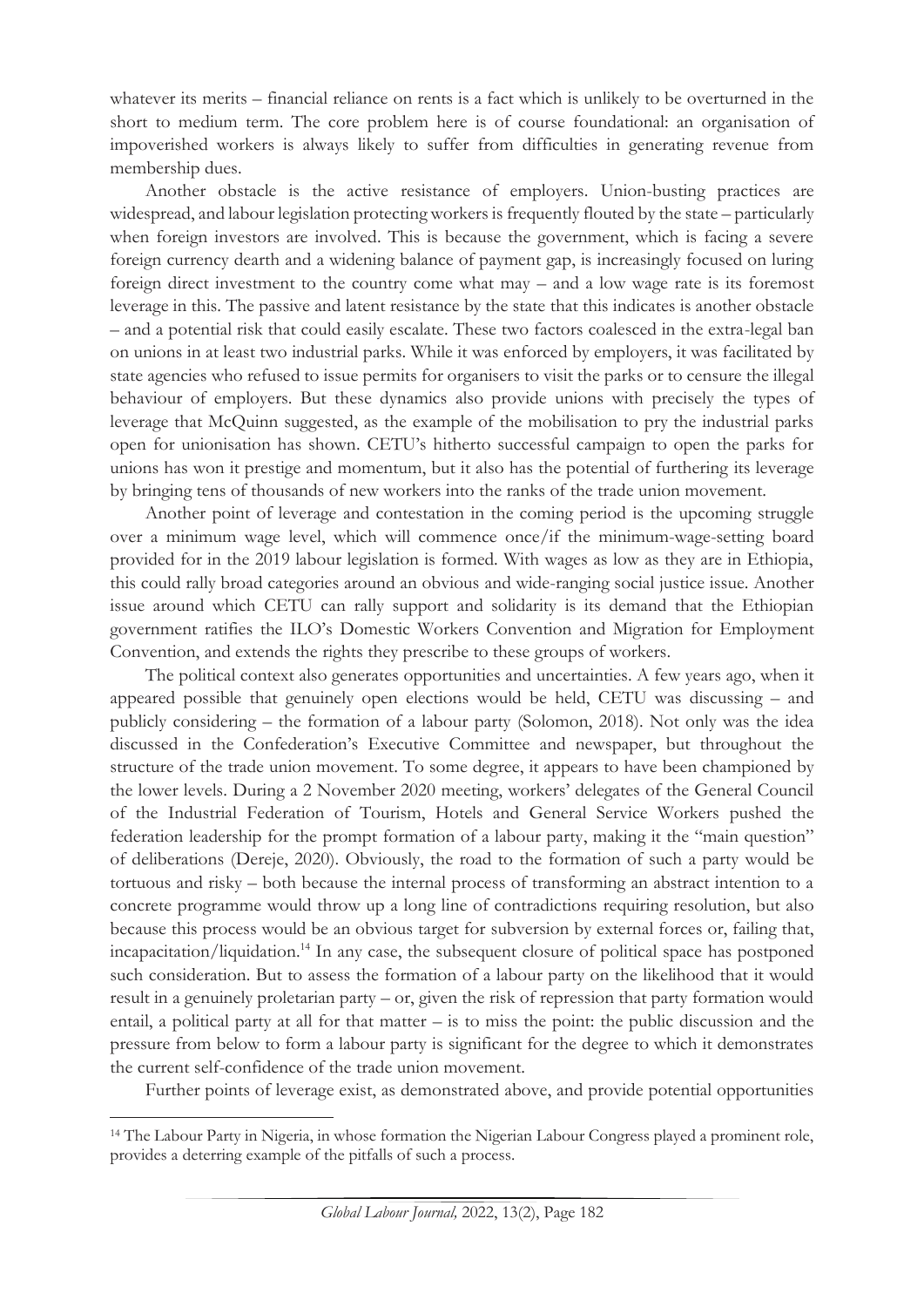for additional advances. Significant opportunities to organise far more workers also prevail – the industrial federation in the textile sector estimate that its 55 000 members only constitute 15 percent of the total sectoral workforce, and the growth trajectory of that sectoral workforce is sharp (IFTLGWTU, interview, July 2019). Moreover, CETU's declared intent to begin organising domestic workers has the potential to broaden and expand the movement significantly, as such workers total around 750 000 (CSA, 2021). But it ought to be noted that the confederation remains vulnerable, that these achievements are brittle and could quite easily be reversed if the external or internal balance of forces was to change.

The re-emergence of authoritarian rule in Ethiopia and the war on the regional state of Tigray that began in 2020 has presented a delicate set of new problems for the trade union movement. CETU has strenuously resisted intense pressure to voice any form of support for the fratricidal war. Instead, it has advocated a peaceful solution to the underlying political problems, offered practical solidarity with affected unions and workers in Tigray, and demanded that the government provide humanitarian assistance to the people of the region. That, in itself, is not a small feat of principled defiance. But it does not nearly eliminate the problems and risks that the war is posing to the movement. Leaving aside – albeit only because the unfathomable magnitude of suffering cannot be captured in this text – the devastation the war and blockade has brought to bear on people, workers and trade unions in the region of Tigray and bordering regions, the risk that trade unions and workers' representatives in other parts of the country face repression has increased substantially. In fact, incidents of such repression have already occurred. Moreover, the social and national divisions fomented by the war create ripples within the ranks of the trade union movement, too. The road ahead is treacherous, and contains risks of both internal division and external subversion or repression.

Yet, in many ways, such a backdrop is not as exceptional as it may seem, and it is one that the Ethiopian trade union movement is not entirely unaccustomed to. Recently, CETU has exhibited a strong interest in its own past. It has brought back the former president of CETU I – a fierce proponent of autonomous trade unionism who was forced out in the last bout of repression – to work for the confederation, and it has published a string of articles on its past, which includes its role in the revolutionary movement of the 1970s. Only recently, revisiting the repressed periods of autonomous and militant unionism in the country would have been considered excessively controversial. Resisting encroachment and pressure to fall in line with an increasingly exacting state, while learning from the past and walking a fine line so as not to be targeted by it, CETU has so far been able to manage the risks. In fact, despite the calamites of war and the COVID-19 pandemic, Ethiopian trade unions have continued to make advances in this context. In addition to the direct achievements mentioned above, the fact that the confederation has continued to grow rapidly between 2019 and 2021 – two years of political and pandemic crisis – testifies to the preservation of a forward momentum.

Despite concrete and serious vulnerabilities, then, Ethiopian trade unionism is certainly not experiencing a decline at present. Substantial advances have been recorded in recent years. CETU has grown rapidly and been strengthened as an organisation and movement, possessing greater autonomy, more leverage and assertiveness. The contestation and revocation of the 2017 labour bill and the illegal ban on unions operating in industrial parks are examples that demonstrate how the capacity and willingness of Ethiopian trade unions to engage in class confrontation has substantially increased over the past decade. That strategic turn has partly been made possible by decentralised rank-and-file militancy. At this point, however, it would be premature to conclude that the resurgence of Ethiopian trade unionism represents the return of a comprehensive and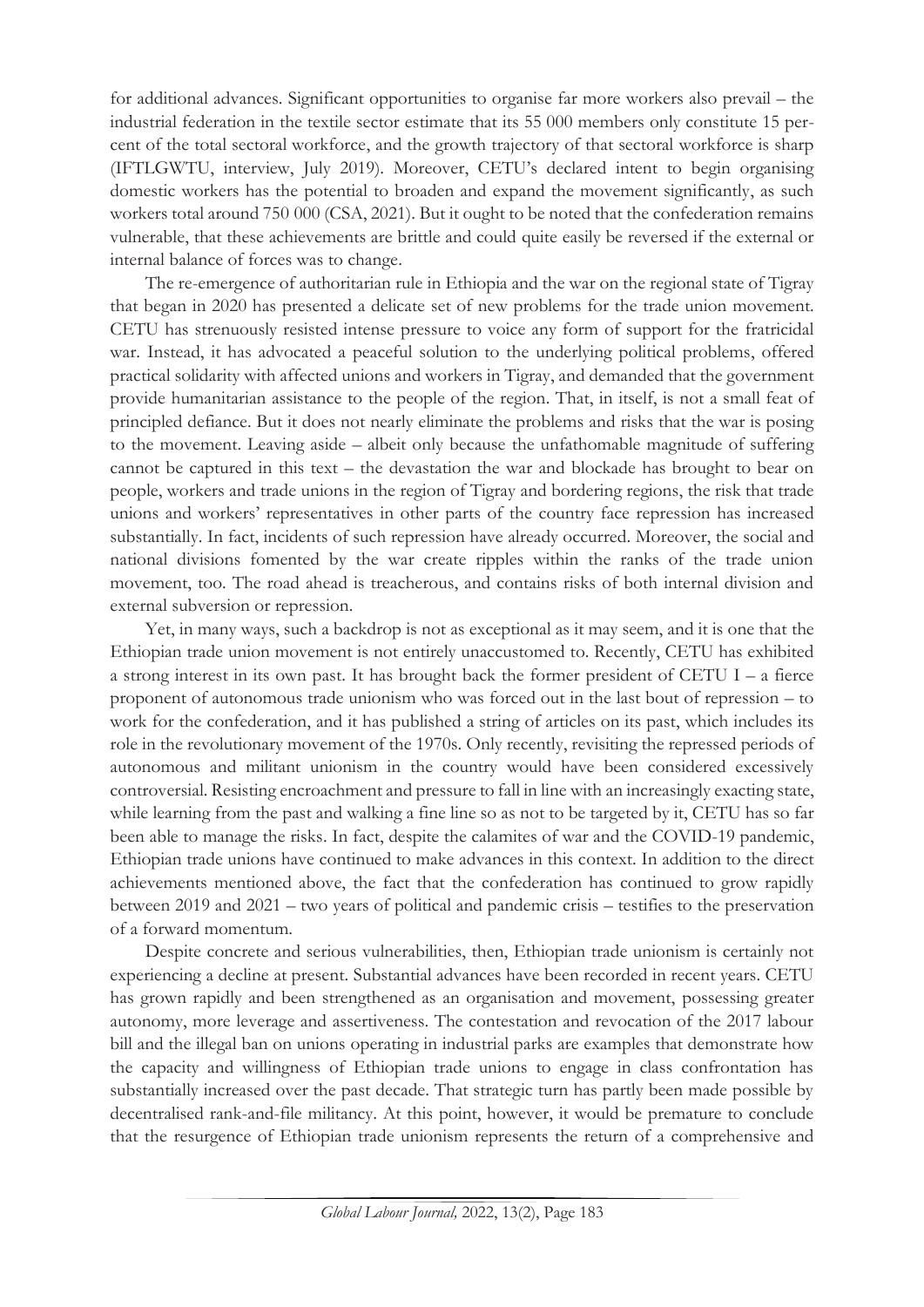viable proletarian project. Ethiopian workers remain far too divided along national lines, fractured by the sectoral and local difference in conditions, discouraged by prior decades of defeats, and battered by the conditions those defeats brought about for that to be a realistic proposition in the present. Although subjective class identity is a fickle thing that tends to emerge in dissimilar forms within each and every contestation, it would overstate things to speak of the becoming of a class for itself. Nevertheless, the revival of labour militancy and assertive trade unionism points to the ways in which – limited, perhaps, but nevertheless – class confrontation resonates with Ethiopian working people. It also points to the effectiveness of such measures in improving the conditions of working people.

# **Conclusion**

In Table 1 key features of the different phases of Ethiopian trade unionism are summarised. Two periods stand out in red, characterised by yellow unionism. But outside of these, suggestive if not clear-cut patterns emerge. The prevalence of industrial conflict – generally wildcat action in the Ethiopian context – is an important factor here, providing militant pressure from below, which appears to enhance both union autonomy and leverage: relevance, in short. It also appears to mitigate vulnerabilities that have been discussed.

Periods of growing assertiveness and strike activity have generated growing membership levels, confirming recent evidence of such a causal relationship elsewhere (Hodder et al., 2017). It is notable that Ethiopian trade unions are currently experiencing a period that accounts for the greatest numerical surge in membership; this can only be only compared to the initial years of trade unionism in the country, or the years of intense class conflict around the time of the 1974 general strike. When measured against this actual experience of trade unionism in the country, rather than some abstract ideal, it is clear that contemporary Ethiopian trade unionism is more relevant than it has been for a long time. In the contemporary period, Ethiopian trade unions have scored two momentous victories – in fending off the 2017 labour bill and contesting the illegal ban on unions in industrial parks – by confronting employers and the state, and have experienced a historic rise in membership numbers. Those outcomes have been made possible precisely because CETU played that "conspicuous role" vis-à-vis growing unrest that McQuinn (2018: 117) identified of "demonstrating leadership qualities, organisational ability and offering a clear vision". But viceversa, it is the growing unrest – fuelled by decentralised militancy from below – that has made this strategic turn possible.

It may be argued that the strategic willingness to practise class contestation best explains shifting outcomes, even when in a cautious and limited manner, and that this willingness is determined by a number of factors, including that conflict itself, which permeate the unions. In the Ethiopian case, such willingness has been forthcoming intermittently. But whenever the unions have been engaging in class contestation, outcomes have tended to be relatively positive, and confrontational measures have generally resonated with the base. Recall, here, the distinction between union capacities and strategies. In the Ethiopian example, it is when the former have been deployed to actively shift class relations that the trade union movement has been revitalised.

### **References**

Admasie, S.A (2018) Dynamics of Assertive Labour Movementism: Organised Labour, Unrest and Wages in a Socio-Historical Perspectives. PhD dissertation, University of Pavia and University of Basel.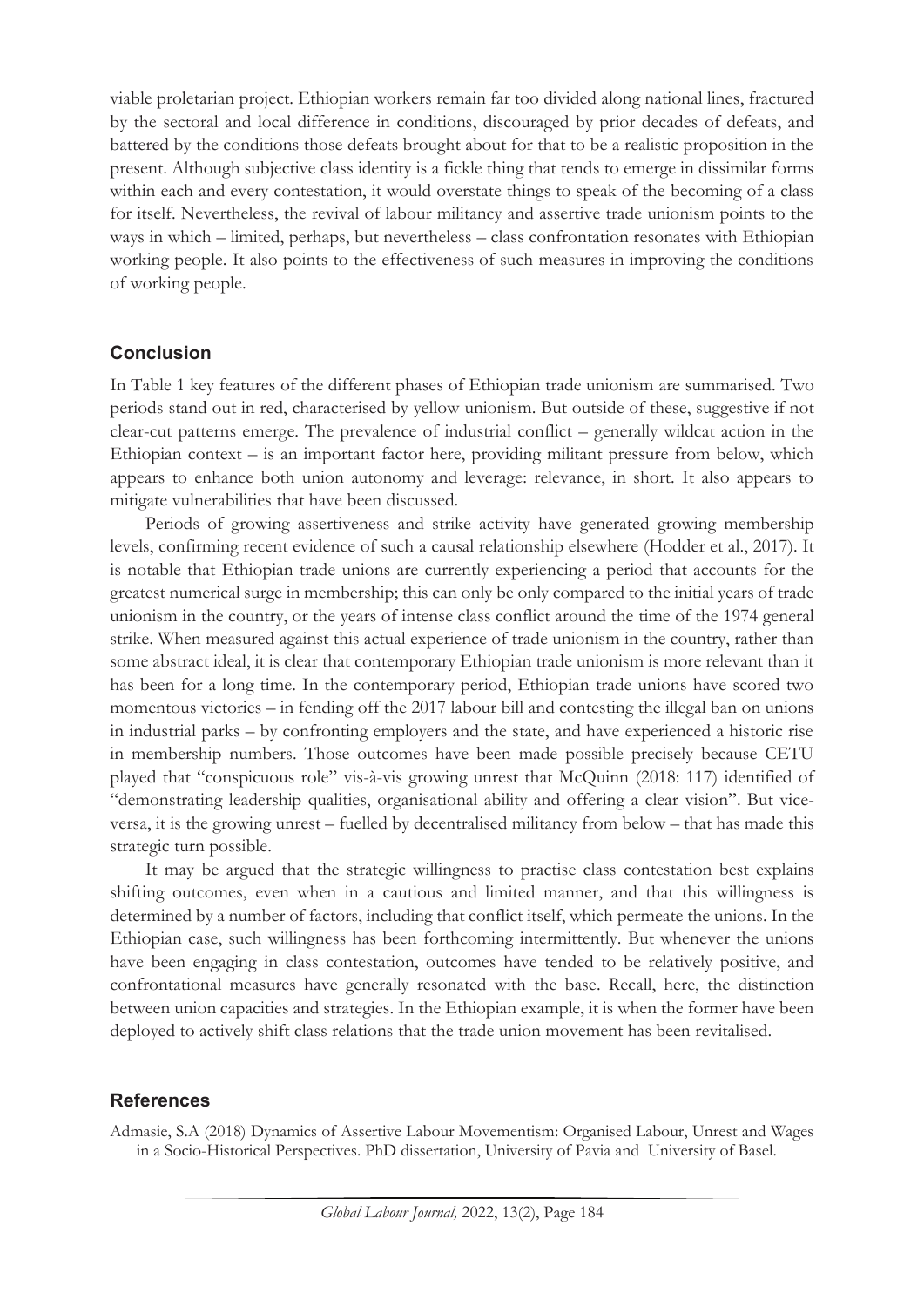- Admasie, S.A (2021) *Mapping Social Dialogue in Apparel: Ethiopia*. Ithaca, NY: Cornell University School of Industrial and Labor Relations & The Strategic Partnership for Garment Supply Chain Transformation.
- Barrett, P.M. and D. Baumann-Pauly (2019) *Made in Ethiopia: Challenges in the Garment Industry's New Frontier*. New York: NYU Stern Center for Business and Human Rights.
- Biruk Tsegaye (2019) የኢሠማኮ የአምስት ዓመታት ጉዞ [CETU's Five-Year Journey]. *Voice of Labour,* 113(13): 4.
- Central Statistics Agency (CSA) (2021) *Ethiopia 2021 Labour Force and Migration Survey Key Findings.* Addis Ababa: Central Statistics Agency.
- Confederation of Ethiopian Trade Unions (CETU) (2016) *Research on the Situation of Working Women in the Ethiopian Flower Growers, Textile and Leather-hide Processing Companies*. Addis Ababa: Confederation of Ethiopian Trade Unions.
- Confederation of Ethiopian Trade Unions (CETU) (2017) ለኢሠማኮ 17ኛው መደበኛ ጠቅላላ ጉባኤ የቀረበ የጠቅላይ ምክር ቤት የሥራ አስፈጻጸም ሪፖርት [Executive Report of the General Council Presented to CETU's 17th General Congress]. Addis Ababa: Confederation of Ethiopian Trade Unions.
- Confederation of Ethiopian Trade Unions (CETU) (2019) የኢሠማኮ ጠቅላይ ምክር ቤት የሁለት ዓመት ተኩል የሥራ አስፈጻጸም ሪፖርት [CETU General Council's Two-and-half Year Executive Report]. CETU 18th General Congress. Addis Ababa: Confederation of Ethiopian Trade Unions.
- Dereje Gebriel (2019) ኢሠማኮ በአንድ ዓመት ከመንፈቅ [CETU in one and a half years]. *Voice of Labour,* 102(13): 11.
- Dereje Gebriel (2020) የሠራተኛው የፖለቲካው ፓርቲ ማቋቋም እና የዝቅተኛ ደሞዝ ወሰን ጉዳይ ልምን ቸል ታብለ? [Why were the issues of a workers' party and minimum pay overlooked?]. *Voice of Labour,* 120(14): 2, 15.
- Dereje Gebriel (2021) የኢሠማኮ ቅርንጫፍ ጽ/ቤቶች ባለፈው በጀት ዓመት ውስጥ 53 አዳዲስ የሠራተኛ ማኅበራት ማደራጀታቸውና በቀጣዩ በጀት ዓመት 100 አዳዲስ ማኅበራት ለማደራጀት መታቀዱ ተገለጸ [CETU's branch offices organised 53 new trade unions last budget year, in the coming budget year the plan is to organise 100 new unions]. *Voice of Labour* 1(4): 1.
- Gallas, A. (2016) "There is Power in a Union": A Strategic-relational Perspective on Power Resources. In *Monetary Macroeconomics, Labour Markets, and Development: Festschrift for Hansjörg Herr*, edited by A. Truger, E. Hein, M. Hein and F. Hoffer. Marburg: Metropolis.
- Gallas, A. (2018) Class Power and Union Capacities: A Research Note on the Power Resources Approach. *Global Labour Journal*, 9(3): 348–352.
- Hardy, V. and J. Hauge (2019) Labour Challenges in Ethiopia's Textile and Leather Industries: No Voice, No Loyalty, No Exit? *African Affairs*, 118(473): 712–736.
- Hodder, A., M. Williams, J. Kelly and N. McCarthy (2017) Does Strike Action Stimulate Trade Union Membership Growth?. *British Journal of Industrial Relations,* 55(1): 165–186.
- Hyman, R. (1975) *Industrial Relations: A Marxist Introduction*. London and Basingstoke: Macmillan.
- Hyman, R. (2001) *Understanding European Trade Unionism: Between Markets, Class and Society*. London: SAGE.
- Kelly, J. (2015) Trade Union Membership and Power in Comparative Perspective. *Economic and Labour Relations Review,* 26 (4): 526–544.
- Kraus, J. (2007) Conclusions: Trade Unions and Democratization in Africa. In *Trade Unions and the Coming of Democracy in Africa*, edited by J. Kraus. London: Palgrave Macmillan.
- McQuinn, M. (2018) Strengths and Weaknesses of African Trade Unions in the Neoliberal Period with a Sierra Leone Case Study. *Africana Studia*, 28: 111–129.
- Oya, C. and F. Schaefer (2021) The Politics of Labour Relations in Global Production Networks: Collective Action, Industrial Parks, and Local Conflict in the Ethiopian Apparel Sector. *World Development,* 146.
- Schaefer, F. and C. Oya (2019) *Employment Patterns and Conditions in Construction and Manufacturing in Ethiopia: A Comparative Analysis of the Road Building and Light Manufacturing Sectors*. IDCEA Research Report. London: SOAS, University of London.